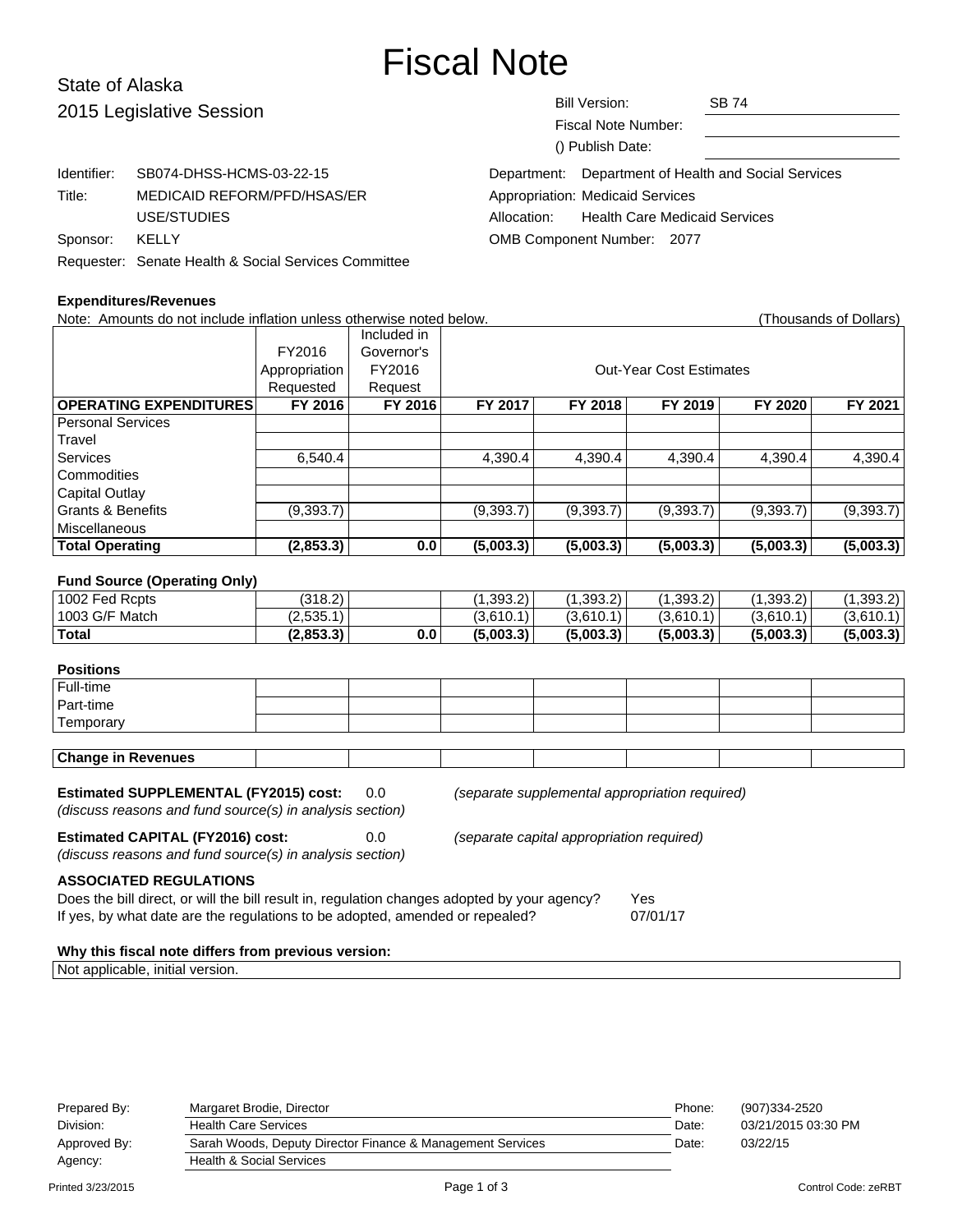# **STATE OF ALASKA 2015 LEGISLATIVE SESSION**

#### BILL NO. SB074

### **Analysis**

**Section 2(a)(3)** of this bill requires that the Department provide an Explanation of Benefits to recipients who receive Medicaid services. There is currently no comprehensive mechanism to notify recipients when a claim is filed and paid on their behalf.

We conservatively estimate that about 50% of all Medicaid eligibles receive a service in any given month. It would require the distribution of an explanation of benefits (EOB) to approximately 70,000 recipients each month.

Providing an explanation of benefits would require a system modification to automatically produce a benefit statement attached to each claim per recipient. We estimate that it will cost \$375.0 to modify the Xerox payment processing system to accommodate this aspect of the bill. This will be a one -time cost to be incurred in FY2016.

Contractor to prepare and distribute 70,000 letters monthly - \$15.0/month Operations/overhead/staff costs to answer explanation of benefit questions - \$75.0/month <u> Postage - \$34.0/month</u> Total - \$124.0 x 12 = \$1,488.0

**Section 2(a)(4)** of the bill expands use of telemedicine for primary and urgent care. **Section 5(d)(1)** requires the department to identify legal barriers that prevent the expanded use of telemedicine as part of a managed care demonstration project for Denali KidCare. These provisions intend to decrease costs associated with travel to hub locations by increasing access to various levels of care via real time and store -and -forward delivery in recipients' home community. In Medicaid, telemedicine services are considered the same as a face -to -face visit as long as it falls within the scope of the practitioner's license. Telemedicine services are available to a wide array of providers that fall within the scope of Medicaid's coverage provisions. The department already has a number of telemedicine initiatives underway to coordinate and expand these efforts across tribal and non -tribal providers. The Department anticipates no additional cost or savings as result of this section.

**Section 2(a)(5)** of the bill directs the Department to enhance Medicaid fraud prevention, detection and enforcement. Additional systems changes will be needed to accommodate a projected 3,000 additional Medicaid providers for an estimated cost of \$200.0. Ongoing maintenance costs of \$20.0 per month plus \$275.0 of initial start -up contractor staff costs will be needed.

Xerox contractual costs: \$200.0 + \$240.0 + \$275.0 = \$715.0

**Section 2(a)(7)** of the bill would require the department to design and adopt regulations to address Medicaid reform for pharmacy initiatives, establish a prescription drug monitoring program and develop strict guidelines for the prescribing of narcotics.

The department has implemented numerous pharmacy initiatives during the last 5 years. Previously implemented initiatives include program coverage reforms, claims pricing and payment reforms, increased usage of generic medications, prior authorizations, quantity limits, therapeutic duplication edits, independent expert reviewers of atypical requests for high doses of pain medications, and independent expert reviewers of psychotropic medication regiments for foster children.

Research and development of new claims processing edits, payment rates, and program coverage rules occur continuously and are already incorporated into the department's workflow.

To meet the prescription monitoring database HCS will need \$85.0 for an RSA with the Department of Commerce,

(Revised 12/18/2014 OMB)  $\overline{\phantom{a}}$  Page 2 of 3